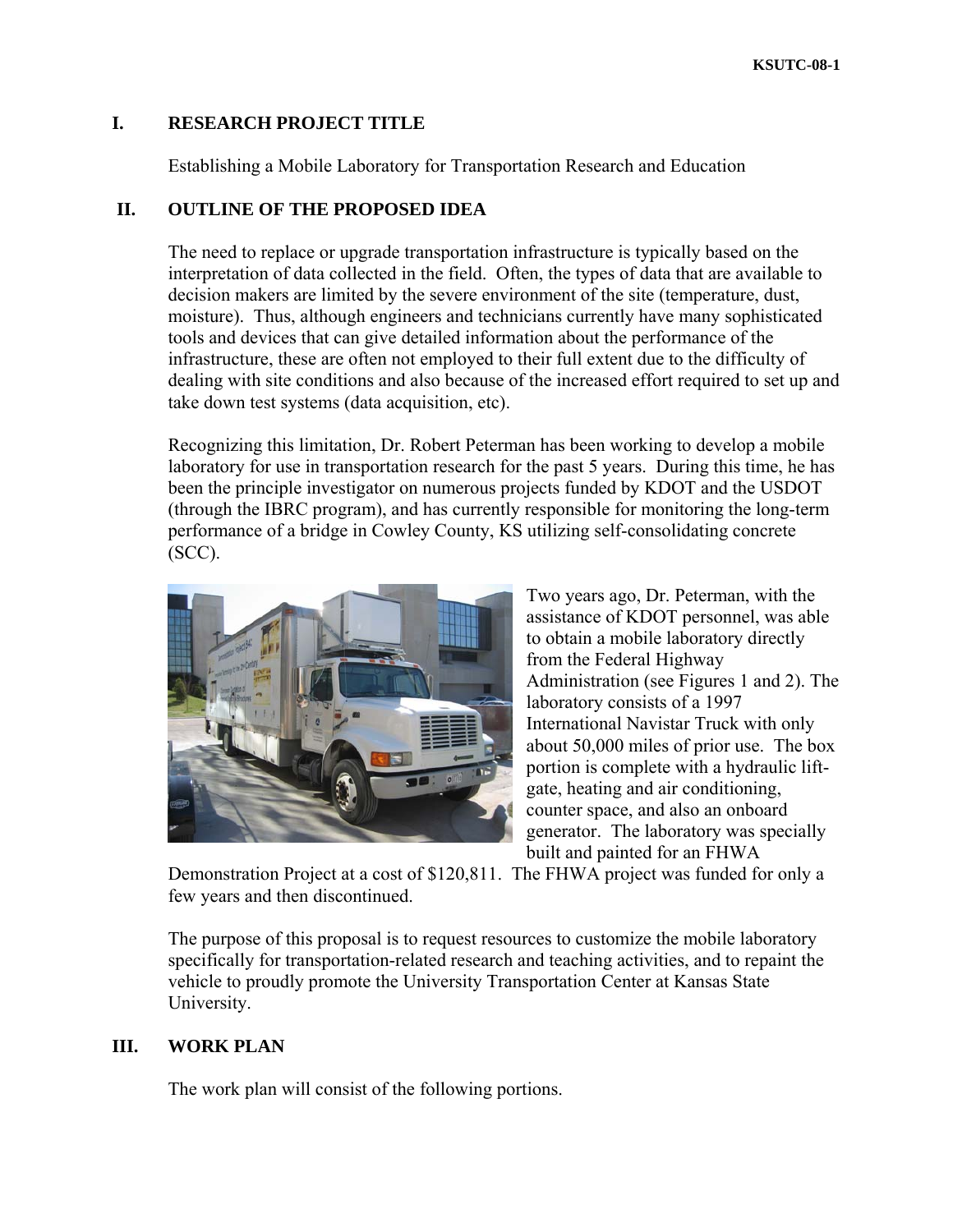- The vehicle will be re-inspected for mechanical soundness. Note, the vehicle was inspected prior to driving it to Kansas State University (from Washington, DC.) nearly 2 years ago and is believed to be in excellent operating condition.
- The vehicle will be customized to include a window and access panel installed in the box portion of the truck, and then custom painted to proudly display the names and logos of Kansas State University and the University Transportation Center. Dr. Peterman will get approval from Dr. Coon on painting scheme prior to authorizing customization.
- Dr. Peterman will study, practice, and take the Kansas Driver's test for a Commercial Driver's License (CDL) that is required to operate the vehicle.
- The laboratory will be equipped with interior furnishings and cabinets suitable for installation in vehicles. Note, current cabinets and counter space were specifically designed to house and support the equipment of the original FHWA Demonstration Project.

# **IV. FIRST YEAR BUDGET NEEDS**

The funding needed for the four action items listed above, plus the annual license, registration, and insurance fees for the vehicle \$32,650 (\$25,548 plus overhead).

## **V. PROJECT BENEFITS**

This initiative will provide a mobile laboratory for transportation-related research projects for years to come, and will establish a basis to attract new research funds in the area of field monitoring and investigation of transportation infrastructure. In addition, the vehicle will provide positive exposure to the KSU University Transportation Center and will be used to enhance current teaching activities and



to attract future students to civil engineering. Dr. Peterman envisions that the mobile lab can also be effectively used in outreach activities with high school students, such as balsa bridge competitions.

# **VI. LONG-TERM PLAN FOR SUSTAINED FUNDING**

Long-term funding for the mobile laboratory will be ensured by establishing a schedule of charges to be assessed to those research projects utilizing the mobile laboratory. Dr. Peterman will take the initiative to establish the schedule of charges based on University requirements.